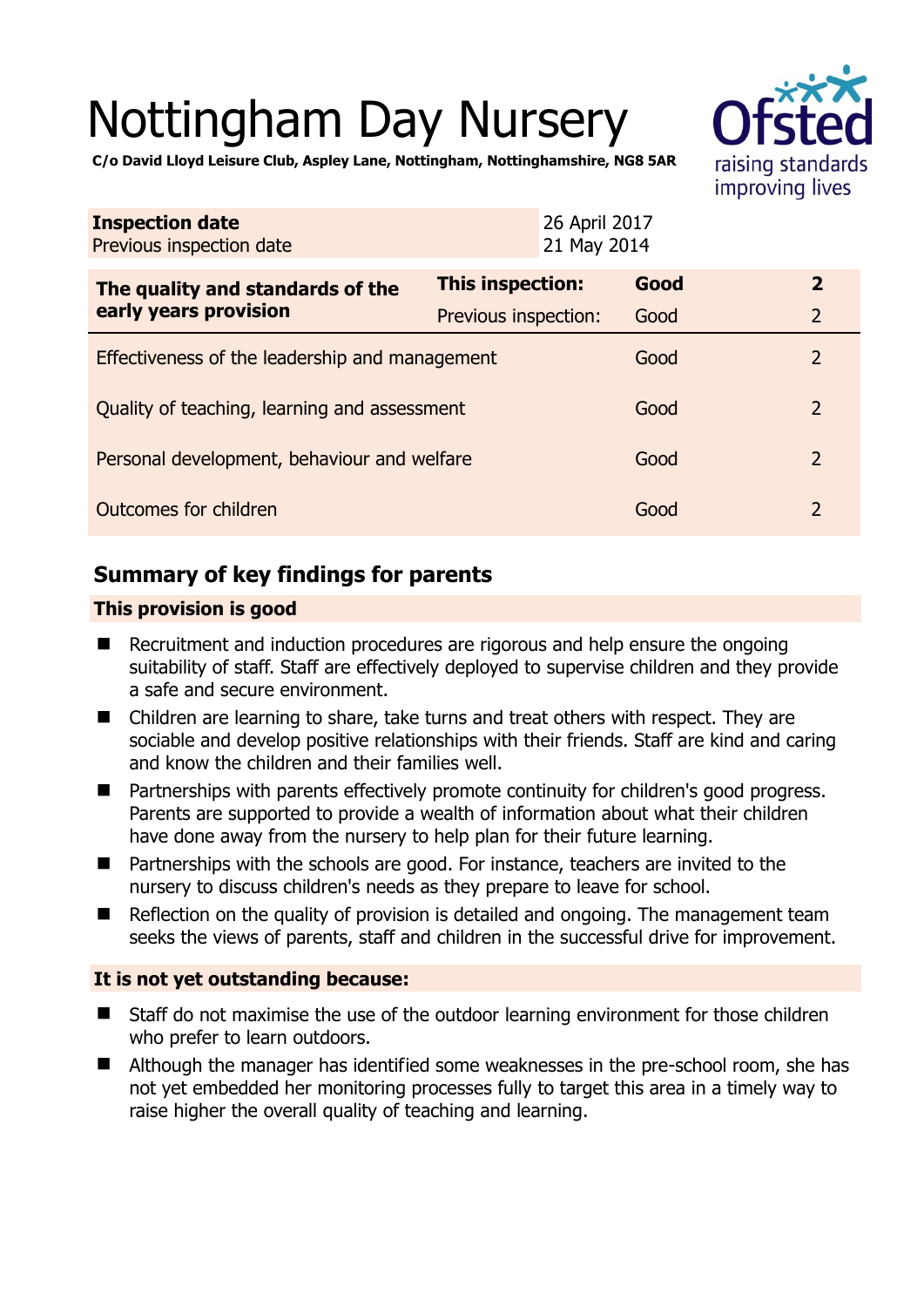## **What the setting needs to do to improve further**

#### **To further improve the quality of the early years provision the provider should:**

- $\blacksquare$  extend the use of the outdoor environment for those children who prefer to learn outside
- make more effective use of monitoring processes, in particular, to check that the environment and quality of teaching in the pre-school room enhance the capabilities of the children and focus on challenging their next steps in learning.

#### **Inspection activities**

- The inspector observed the quality of teaching during activities indoors and outdoors, and assessed the impact this has on children's learning.
- The inspector completed a joint observation with the manager.
- The inspector engaged in discussion with the management team throughout the inspection. She looked at relevant documentation, such as some policies and procedures and evidence of the suitability of staff working in the nursery.
- The inspector spoke to a number of parents during the inspection and took account of their views.

#### **Inspector**

Tracy Hopkins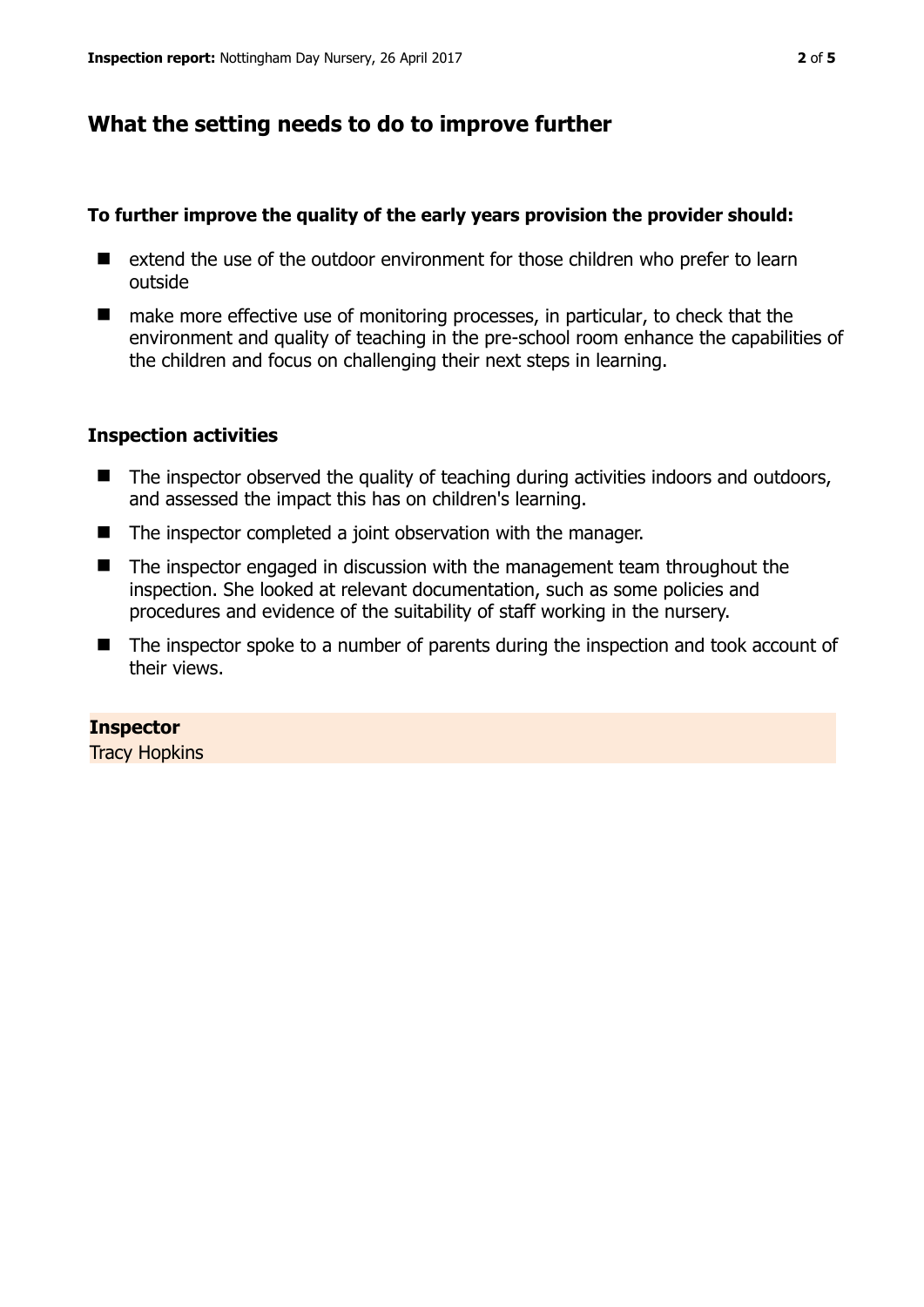## **Inspection findings**

#### **Effectiveness of the leadership and management is good**

The provider is clear about informing Ofsted of significant events. Arrangements for safeguarding are effective. Staff can recognise the signs and symptoms of possible abuse. They are aware of the appropriate authorities they must contact if they have a concern about a child's welfare. Overall, the manager monitors children's development well. She quickly identifies children who need additional support. She has an accurate picture of how all groups of children are progressing. This helps her to identify how additional funding and support have impacted on the outcomes for children. Staff work effectively with other early years professionals and parents to improve outcomes for children. Children, including those who require additional support, make good progress.

#### **Quality of teaching, learning and assessment is good**

Children's communication and language skills are promoted well. For example, staff repeat back the noises babies make and introduce them to new words. Staff constantly talk with older children about what they are doing and about their wider experiences. Staff provide opportunities for children to use and develop their home languages. For example, staff use key words in the children's home language and have books and written text available. The well-qualified staff know the children well and have a good knowledge of how they learn. Staff use their observations and assessments well overall to plan effectively for children's next steps in learning. Staff share their good practice with each other. This is one way they are improving the outcomes for children.

#### **Personal development, behaviour and welfare are good**

The key-person system is implemented throughout the nursery to help children feel safe and secure. As children move on to the next room in the nursery, this is managed seamlessly and staff ensure the emotional needs of each child continues to be met. All meals are healthy, nutritious and freshly prepared on site. Staff cater very well to all children's dietary requirements. Children develop an excellent understanding of managing their personal safety. For example, they learn to balance and jump from different heights on a small bridge in the outdoor area. Staff actively promote independence and self-care skills. Children select their own snacks and pour their own drinks with great confidence. Staff are great role models and they encourage children to develop helpful attitudes.

#### **Outcomes for children are good**

Children make good progress from their starting points and acquire the key skills in preparation for school and their next stage in learning. Children enjoy listening to stories, they are beginning to recognise their name and enjoy art and craft activities, such as painting. Children of all ages enjoy using their senses to explore different materials. They use small-muscle skills effectively and develop a strong sense of achievement.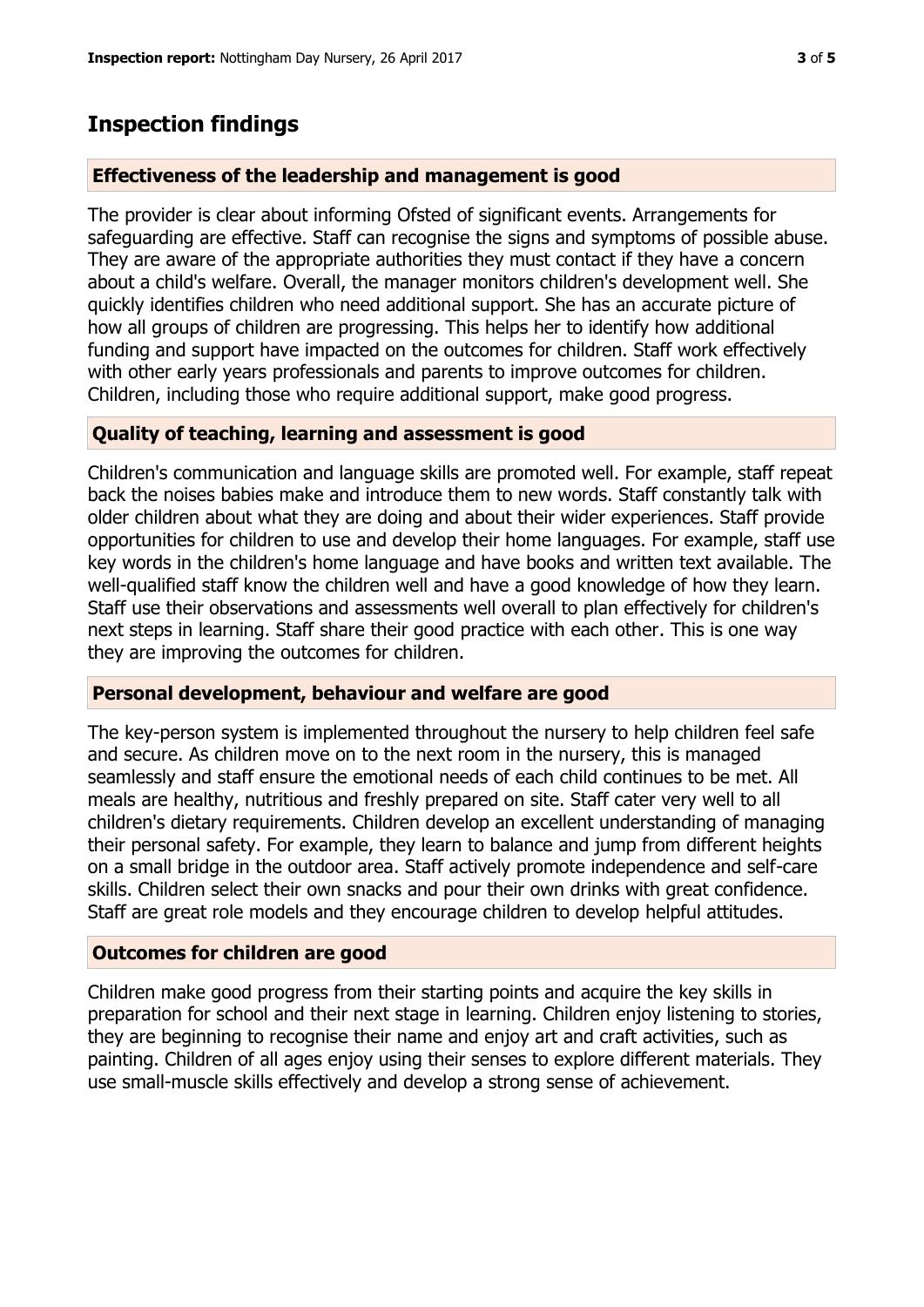# **Setting details**

| Unique reference number                             | EY286096                                                                             |
|-----------------------------------------------------|--------------------------------------------------------------------------------------|
| <b>Local authority</b>                              | Nottingham City                                                                      |
| <b>Inspection number</b>                            | 1096991                                                                              |
| <b>Type of provision</b>                            | Full-time provision                                                                  |
| Day care type                                       | Childcare - Non-Domestic                                                             |
| <b>Registers</b>                                    | Early Years Register, Compulsory Childcare<br>Register, Voluntary Childcare Register |
| Age range of children                               | $0 - 4$                                                                              |
| <b>Total number of places</b>                       | 91                                                                                   |
| Number of children on roll                          | 110                                                                                  |
| Name of registered person                           | Asquith Nurseries Limited                                                            |
| <b>Registered person unique</b><br>reference number | RP900811                                                                             |
| Date of previous inspection                         | 21 May 2014                                                                          |
| <b>Telephone number</b>                             | 0115 9298035                                                                         |

Nottingham Day Nursery was registered in 2004. The nursery employs 27 childcare practitioners. Of these, one holds an early years degree and 23 hold qualifications at level 3. The nursery opens all year round from 7.30am until 6pm, Monday to Friday, except for a week at Christmas and bank holidays. The nursery provides funded early education for two-, three- and four-year-old children.

This inspection was carried out by Ofsted under sections 49 and 50 of the Childcare Act 2006 on the quality and standards of provision that is registered on the Early Years Register. The registered person must ensure that this provision complies with the statutory framework for children's learning, development and care, known as the early years foundation stage.

Any complaints about the inspection or the report should be made following the procedures set out in the guidance 'Complaints procedure: raising concerns and making complaints about Ofsted', which is available from Ofsted's website: www.gov.uk/government/organisations/ofsted. If you would like Ofsted to send you a copy of the guidance, please telephone 0300 123 4234, or email enquiries@ofsted.gov.uk.